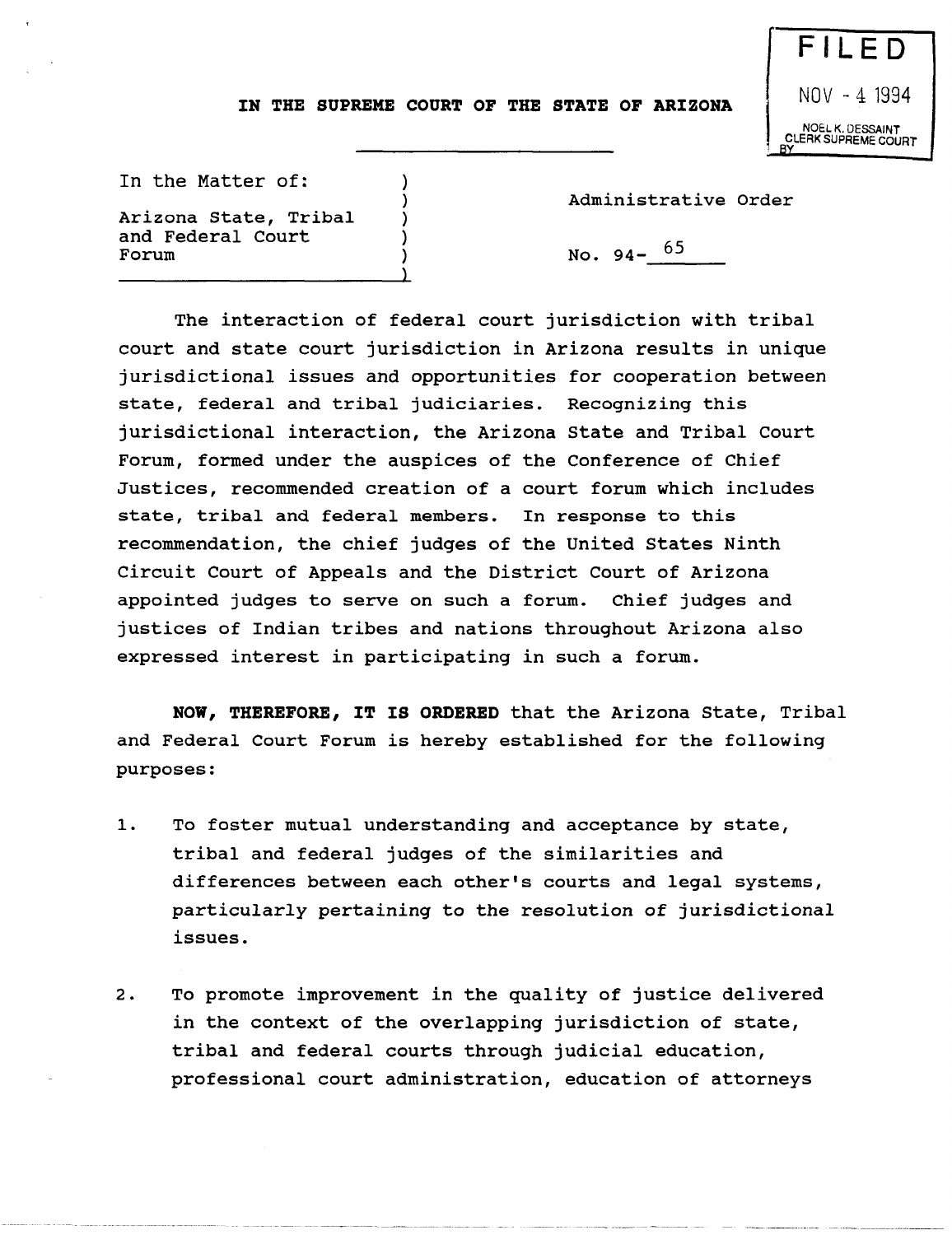and the public about tribal courts, and the sharing of personnel facilities and programs, as well as appropriate state, tribal and federal funding.

- 3. To promote respect for and recognition of the judicial proceedings and judgments among the three court systems in order to minimize the need for litigation regarding jurisdictional issues.
- 4. To increase operational communication, cooperation and coordination among state, tribal and federal courts and other justice agencies in Arizona.
- 5. To promote legislative, regulatory and court rule changes to further the coordination of and cooperation among the three court systems.
- 6. Any other purposes deemed by a majority of forum members to be in the best interests of state, tribal and federal courts and of the justice system serving the citizens of Arizona affected by the interaction of these three systems.

### **organization**

The Court Forum shall consist of four Federal members, five state members, eight Tribal members, one state Bar member and one Public member. The Federal members shall include a judge of the Ninth Circuit Court of Appeals appointed by the Chief Judge of the Circuit, a judge of the District of Arizona appointed by the Chief Judge of the District, the U.S. Attorney or designee and the Federal Public Defender or designee. The State members shall include an appellate judge and three trial court judges appointed by the Chief Justice and the Arizona Attorney General or designee. The Tribal members shall include at least six chief judges or justices or their designees and a tribal prosecutor who express an interest in forum membership and who are appointed by the Chief Justice.

2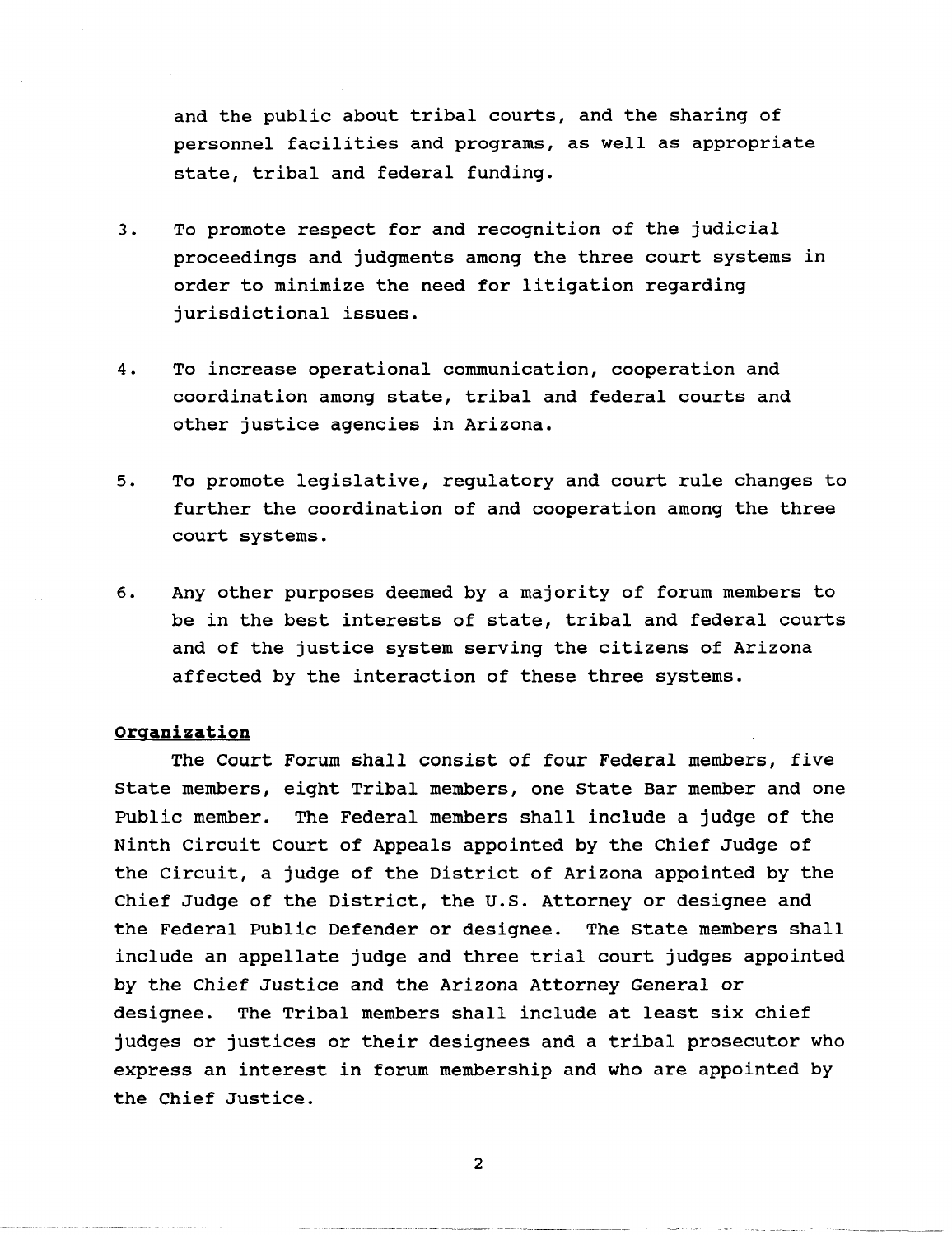## **Membership**

Based on action of appointing authorities and agreement of all persons named, the Court Forum chair and membership shall consist of the persons listed in Appendix A.

DATED AND ENTERED this  $4th$  day of November , 1994.

> Stanley G. Feldman' Chief Justice